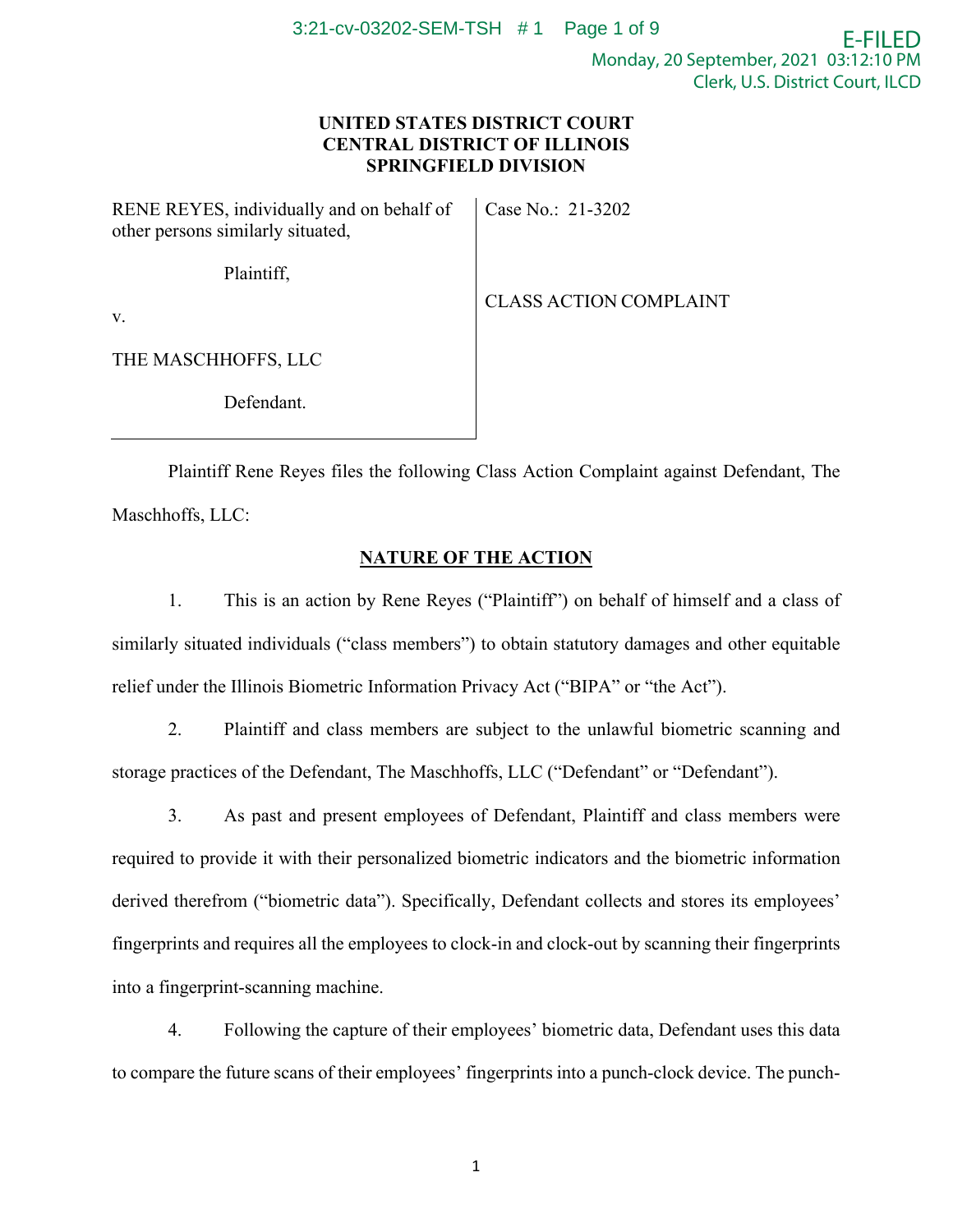#### 3:21-cv-03202-SEM-TSH # 1 Page 2 of 9

clock device scans each fingerprint and confirms that the employee punching in to work is who they claim to be. The collection of the punch-clock fingerprint entries is then used to confirm employees' presence.

5. Plaintiff and class members have not been notified where their fingerprints are being stored, for how long Defendant will keep the fingerprints, and what might happen to this valuable information.

6. The State of Illinois recognized the value and importance of preserving people's biometric data when it passed the Illinois Biometric Information Privacy Act.

7. Unlike other forms of personal identification, such as photo IDs or passwords, fingerprints are immutable aspects of our bodies. This makes them a promising source of future identification-related technology, particularly in our increasingly insecure technological world.

8. If Defendant insists on collecting and storing their employees' fingerprints, Defendant must comply with BIPA. This includes (1) notifying employees the practice is taking place; (2) informing employees of how the practice is implemented; (3) obtaining written consent from the employees to collect and store their biometric data; (4) maintaining their employees' biometric data in a sufficiently secure manner; and (5) maintaining a publicly available disclosure of how the biometric data will be handled and destroyed.

9. Unfortunately for the Plaintiff and class members, none of these directives were followed. Accordingly, Plaintiff brings this action on behalf of himself and class members pursuant to obtain statutory damages and injunctive relief for violations of the Illinois Biometric Information Privacy Act, 740 ILCS § 14/1 *et seq*.

2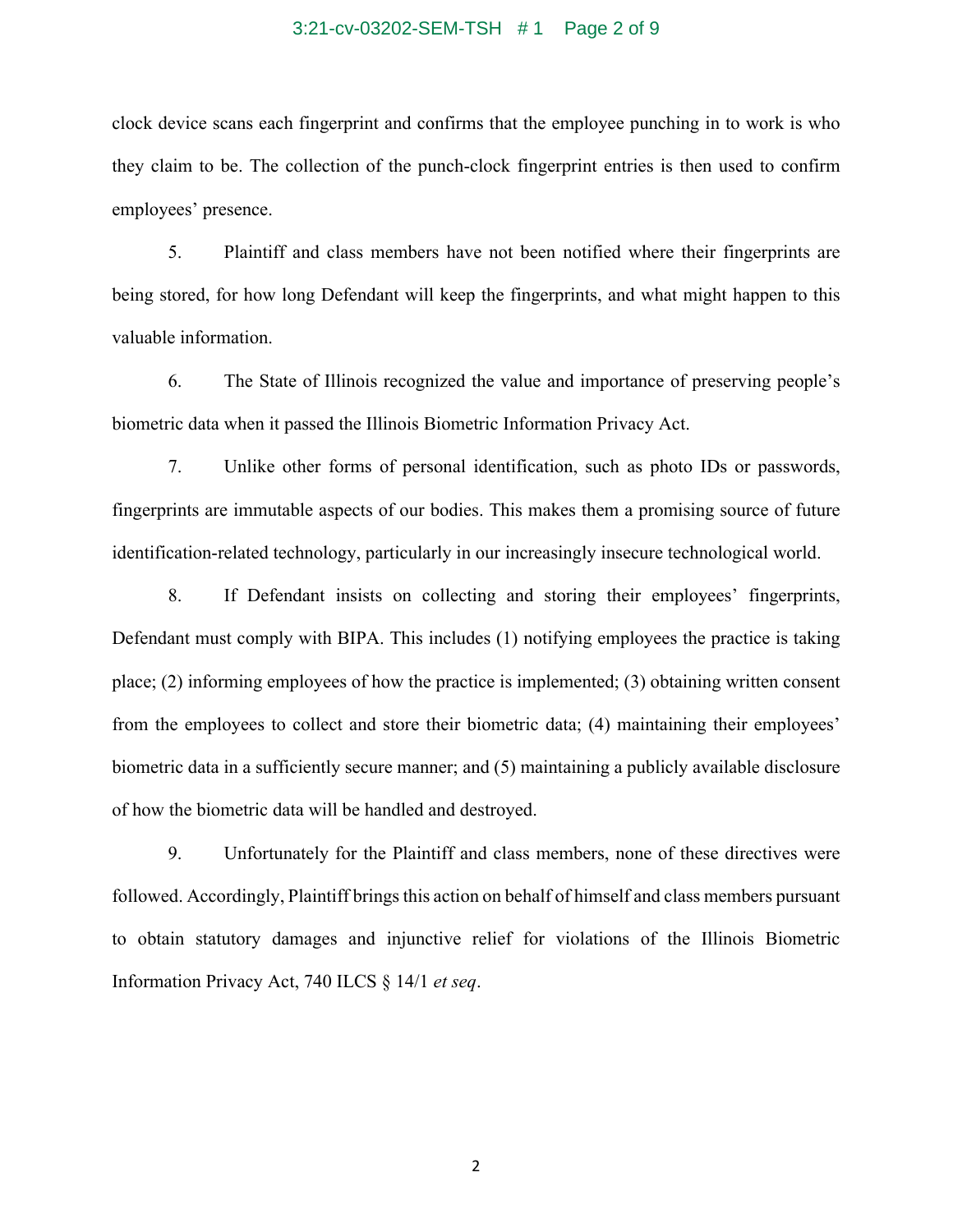#### **JURISDICTION AND VENUE**

10. This Court has original jurisdiction over this matter pursuant to the Class Action Fairness Act ("CAFA"), 28 U.S.C. § 1332(d).

11. Venue is proper in the Central District of Illinois pursuant to 28 U.S.C. § 1391 (b) and (d). Defendant is a corporation that owns and/or operates numerous facilities in the Central District, including in Pike and Cass counties.

#### **PARTIES**

12. Plaintiff is an Illinois citizen who was subject to the same fingerprint-storing practices as other of Defendant's employees, outlined in further detail below.

13. Defendant is a corporation organized under the laws of Illinois.

#### **FACTUAL ALLEGATIONS**

14. Defendant required certain employees to scan their fingerprints in order to clock in and out at Defendant jobsites.

15. As part of this process, Defendant recorded and stored certain employees' fingerprint biometrics using fingerprint-scanning computer technology.

16. As part of this process, Defendant associated employees' biometric data with their personal identifying information, such as name and address.

17. Thus, Defendant caused the biometric data from employees' fingerprints to be recorded, collected, and stored.

18. Defendant did not inform in writing either Plaintiff or class members that their biometric data was being recorded, obtained, collected, and/or stored.

3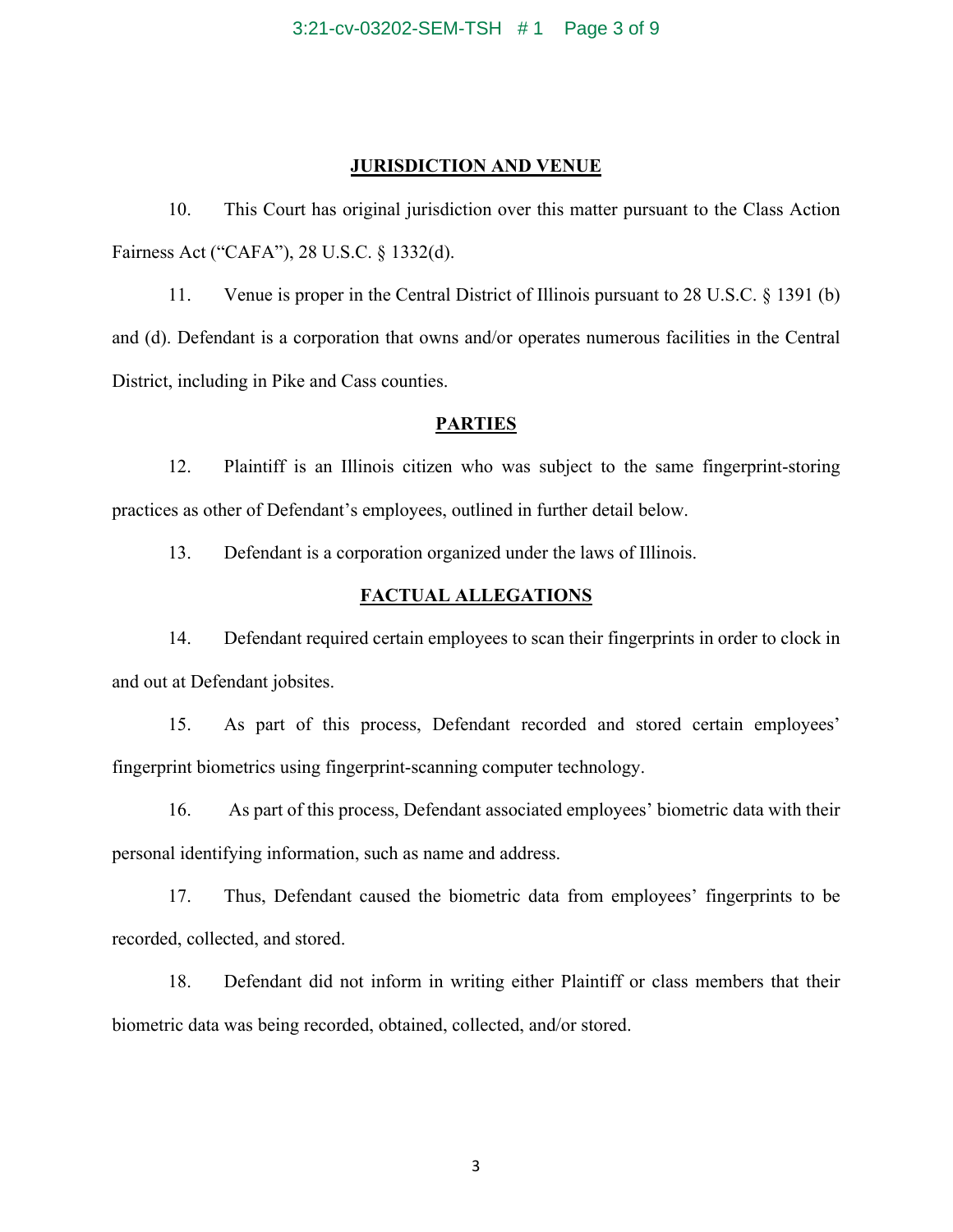#### 3:21-cv-03202-SEM-TSH # 1 Page 4 of 9

19. Defendant did not inform in writing either Plaintiff or class members the specific purpose and length of term for which their biometric data would be collected, stored, and/or used.

20. Defendant did not obtain Plaintiff's or class members' written consent to record, collect, obtain, and/or store Plaintiff's and class members' biometric data.

21. Defendant did not obtain Plaintiff's or class members' written consent to capture and store Plaintiff's and class members' biometric data.

22. Defendant did not disclose to Plaintiff, class members, or the public its written retention schedule and guidelines for permanently destroying employee biometric data.

23. Defendant did not disclose to Plaintiff or class members, in writing, of the specific purpose and length of term for which it was collecting, storing, and/or using class members' biometric information.

24. Defendant did not disclose to Plaintiff the identities of any third parties with whom Defendant was directly or indirectly sharing, disclosing, or otherwise disseminating class members' biometric information.

25. Upon information and belief, Defendant is storing its data in a manner less secure than it stores other similarly sensitive data. Upon information and belief, Defendant stores its employees' social security numbers (along with similar personal data) and confidential business records on personal computer systems with demonstrably more security than their fingerprint scanning machines possess. In addition to higher cyber security, Defendant's personal computer systems are in secure physical locations not as easily accessible to third-parties and Defendant's employees.

### **CLASS ACTION ALLEGATIONS**

26. Plaintiff seeks to certify a class action on behalf of the following class:

4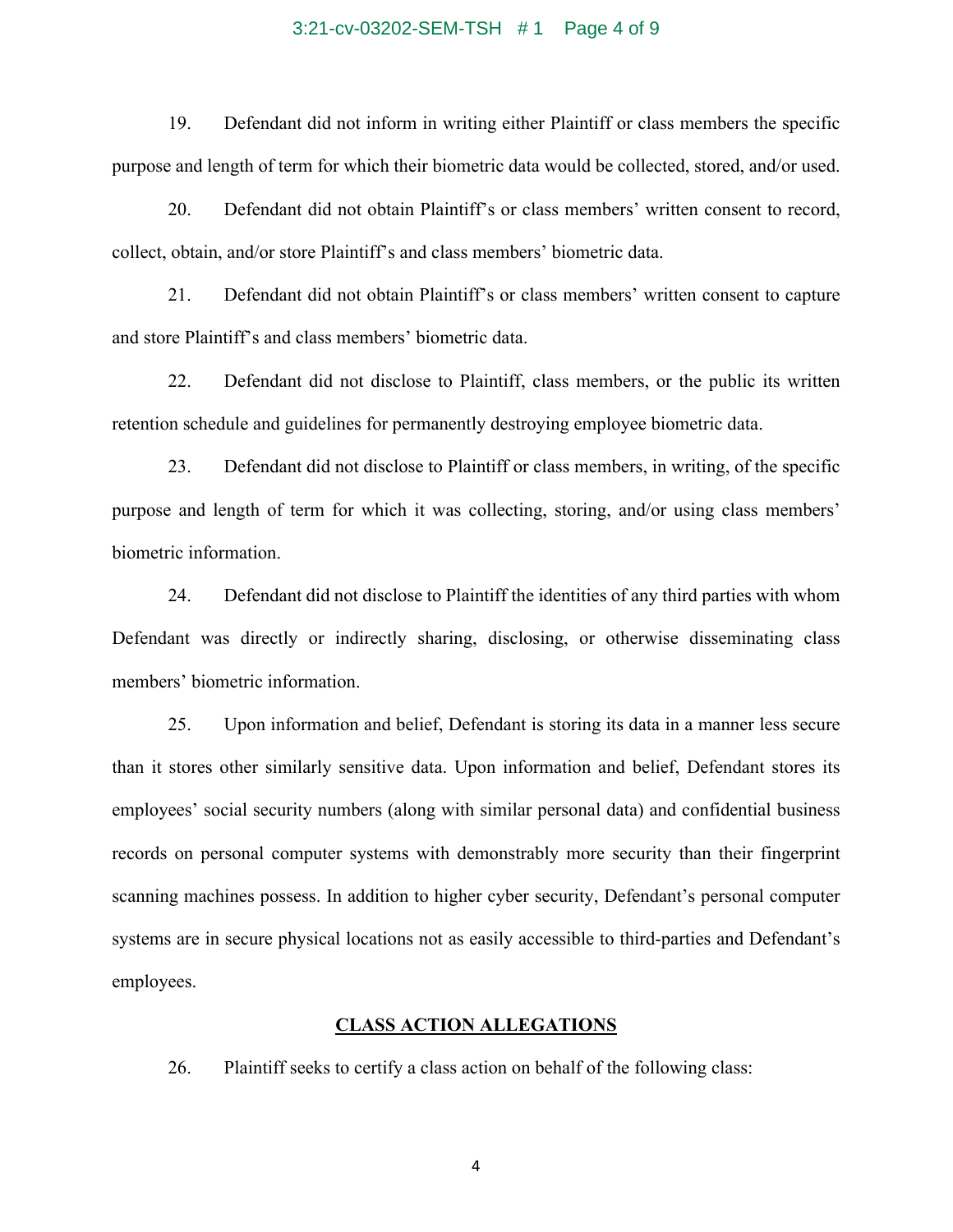#### 3:21-cv-03202-SEM-TSH # 1 Page 5 of 9

# *"All individuals whose biometric data Defendant collected or stored in Illinois."*

- 27. Class treatment in this case is appropriate because:
	- (a) The class is so numerous that joinder of all members is impracticable. While the precise number of class members has not been determined, Plaintiff is informed and believes that there are sufficiently numerous class members such that joinder in impracticable;
	- (b) There are questions of fact or law common to the class, which common questions predominate over any questions affecting only individual members; these common questions of law and fact include, without limitation:
		- i. Whether Defendant collected and recorded class members' biometric data;
		- ii. Whether Defendant obtained any class members' written consent to collect their biometric data;
		- iii. Whether Defendant conduct violates the BIPA; and
		- iv. Whether Plaintiff and class members are entitled to damages and/or injunctive relief.
	- (c) Given the nature of the employer-employment relationship, and the fact that Defendant employees will likely risk their jobs and/or livelihoods to enforce their rights under BIPA, members of the class will be reluctant to bring forth claims for unpaid wages and notices violations for fear of retaliation;
	- (d) The class representative, class members and Defendant have a commonality of interest in the subject matter and remedies sought and the Plaintiff is able to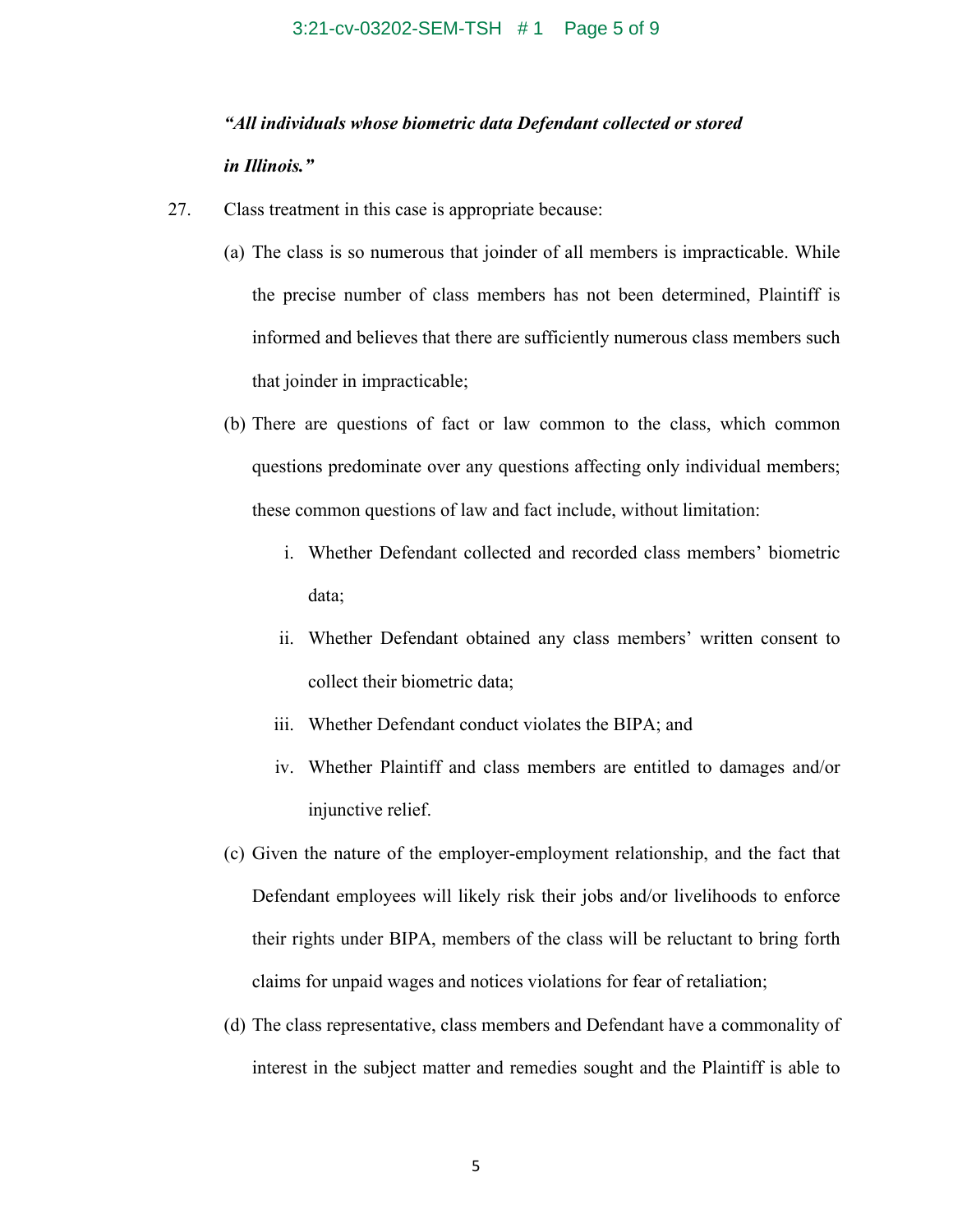3:21-cv-03202-SEM-TSH # 1 Page 6 of 9

fairly and adequately represent the interest of the class. If individual actions were required to be brought by each member of the class injured or affected, the result would be a multiplicity of actions creating a hardship on the class members, the Defendant and the Court.

(e) The class action provides a superior method for fairly and efficiently adjudicating this controversy because many class members cannot feasibly vindicate their rights by individual suit because the value of their recoveries are outweighed by the burden and expense of litigating against the corporate Defendant.

28. Therefore, a class action is an appropriate method for the fair and efficient adjudication of this lawsuit.

## **COUNT I VIOLATIONS OF ILLINOIS BIOMETRIC INFORMATION PRIVACY ACT** (Damages)

29. Plaintiff incorporates by reference each of the preceding allegations as though fully set forth herein.

30. Defendant recorded, collected, and stored Plaintiff's and class members' biometric identifiers and biometric information as defined by 740 ILCS § 14/10 of the Act. Every instance of Defendant collecting, capturing, storing, and/or sharing Plaintiff's and class members' biometrics identifiers and biometric information constitutes a violation of the Act.

31. Defendant violated Section 14/15(a) of the Act by failing to develop and/or make public its written policy to Plaintiff and the class members.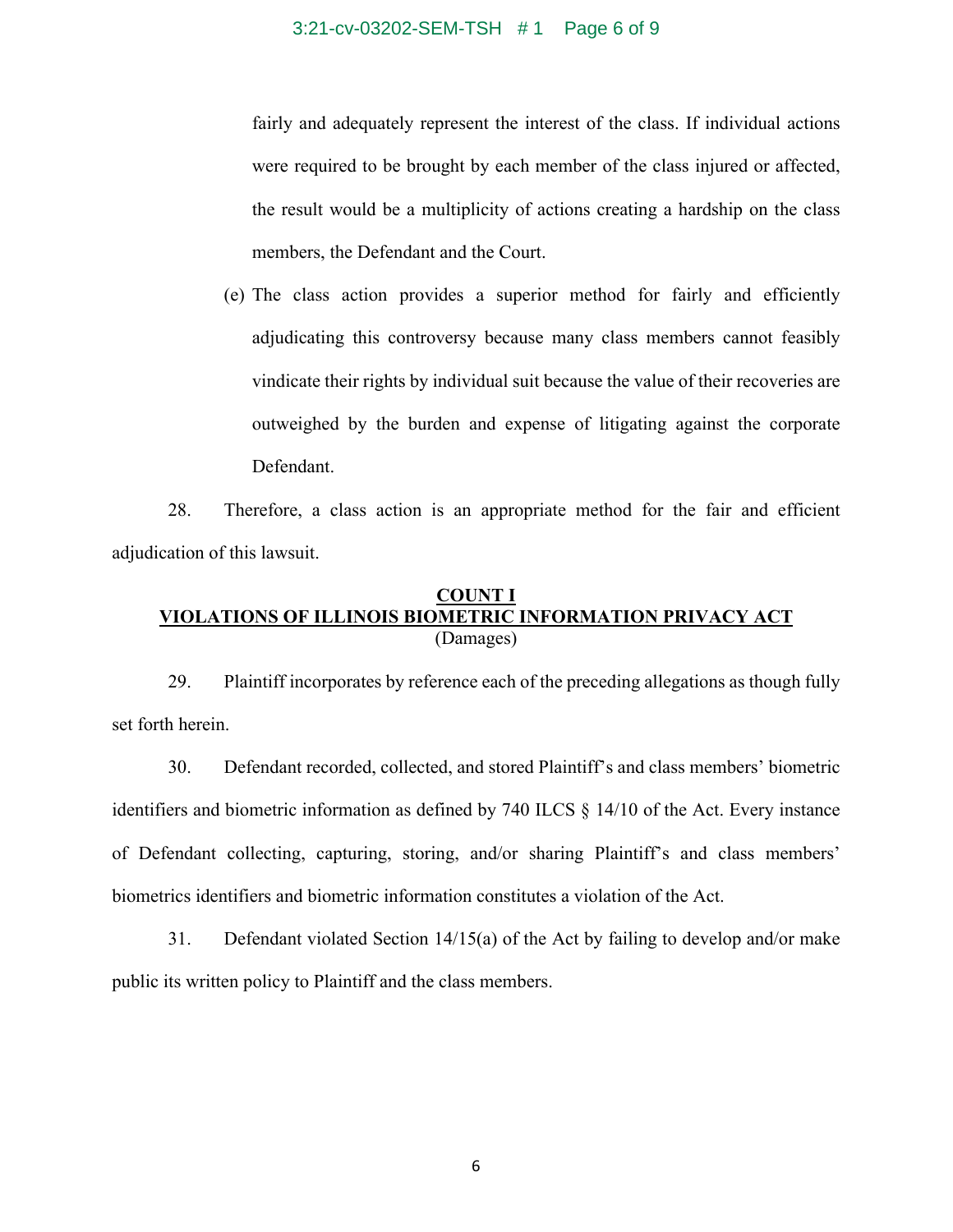#### 3:21-cv-03202-SEM-TSH # 1 Page 7 of 9

32. Defendant violated Section 14/15(b) of the Act by collecting, capturing, obtaining and storing Plaintiff's and class members' biometric identifiers and/or information without informing them in writing and obtaining a written release, that:

- (a) The biometric data was being recorded, obtained, collected, or stored; and
- (b) The specific purpose and length of term for which the biometric data was being collected, captured, obtained, and/or stored.

33. Defendant violated 14/15(e) of the Act by failing to store class members biometric data using the reasonable standard of care within its industry and/or in a manner that is the same as or more protective than the manner in which the private entity stores, transmits, and protects other confidential and sensitive information.

34. Defendant conduct is at best negligent and at worst reckless.

35. Accordingly, Defendant is liable to Plaintiff and class members in the amount of liquidated damages or actual damages, whichever is greater. 740 ILCS § 14/20(1).

## **COUNT II VIOLATIONS OF ILLINOIS BIOMETRIC INFORMATION PRIVACY ACT** (Injunctive Relief)

36. Plaintiff incorporates by reference each of the preceding allegations as though fully set forth herein.

37. The Act provides for injunctive relief. 740 ILCS § 14/20(4).

38. Plaintiff and class members are entitled to an order requiring Defendant to make disclosures consistent with the Act and enjoining further unlawful conduct.

39. Plaintiff seeks an order requiring Defendant to publicly disclose a written policy establishing the specific purpose and length of term for which class members' biometric data has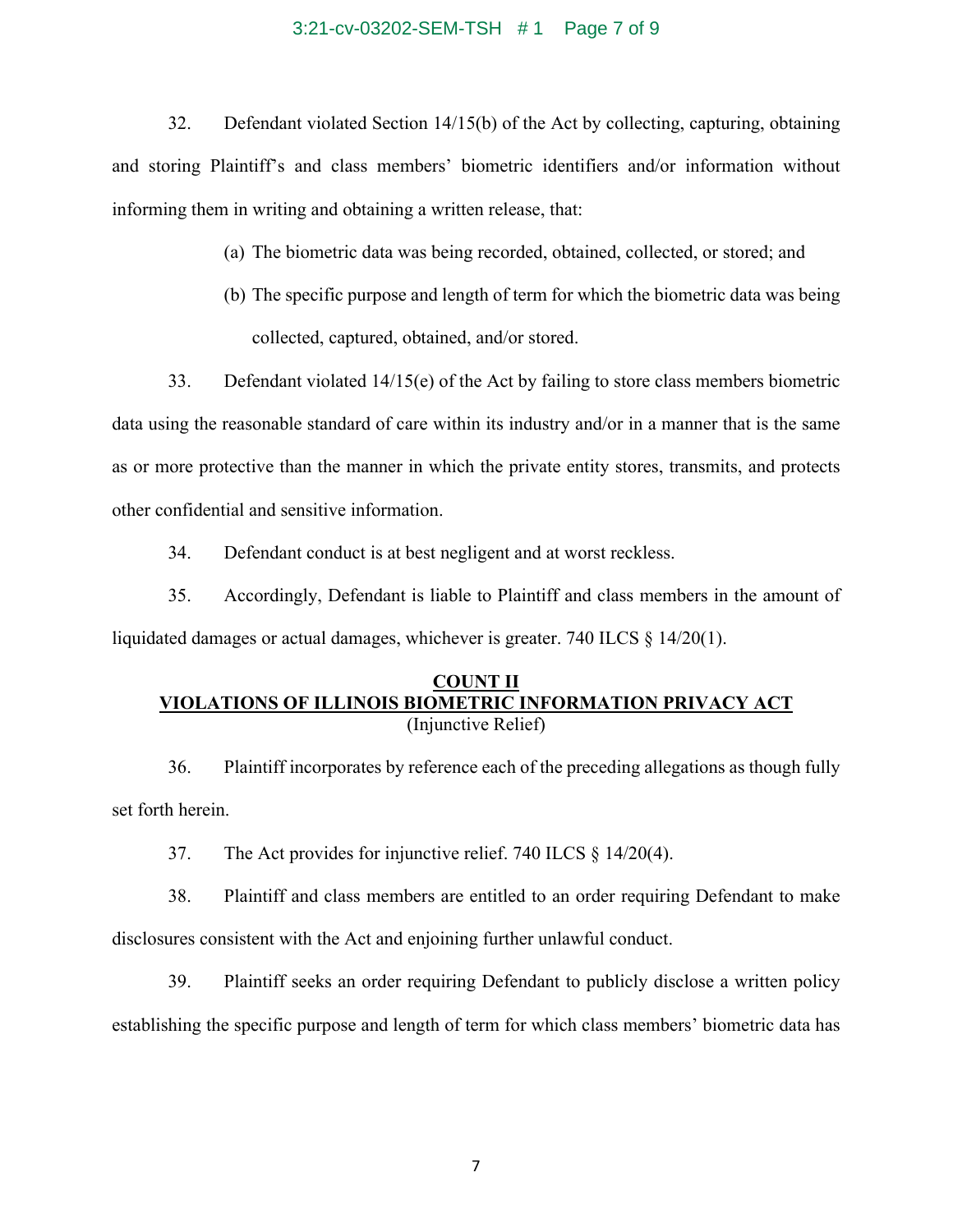#### 3:21-cv-03202-SEM-TSH # 1 Page 8 of 9

been collected, stored, and used. Additionally, Plaintiff seeks a disclosure from Defendant relative to their policy of permanently destroying class members' biometric data. 740 ILCS § 14/15(a).

40. Plaintiff seeks an order requiring Defendant to disclose whether Defendant retained Plaintiff's or any other class members' biometrics, and, if so, when and how such biometrics were permanently destroyed.

41. Plaintiff seeks an order requiring Defendant to disclose to whom it has disseminated, sold, or transferred Plaintiff's and class members' biometric data.

42. Plaintiff seeks an order requiring Defendant to disclose the standard of care that it employed to store, transmit, and protect class members' biometrics.

43. Plaintiff seeks an order enjoining Defendant from future violations of the Act.

44. Plaintiff and class members do not know what Defendant has done (or intends to do) with their biometric data. Injunctive relief is necessary to afford Plaintiff and class members the safety and peace of mind envisioned by the passage of the Act.

#### **PRAYER FOR RELIEF**

Plaintiff asks the court to enter judgment in his favor against Defendant and issue an order:

- a. Certifying this case as a class action, naming Plaintiff class representative and his counsel as class counsel;
- b. Declaring that Defendant has violated the Illinois Biometric Information Privacy Act, and enter a judgment in favor of Plaintiff and the class;
- c. Awarding statutory damages of \$5,000 for each willful and/or reckless violation of the Act;
- d. Awarding statutory damages of \$1,000 for each negligent violation of the Act;
- e. Awarding injunctive and equitable relief as necessary to protect the interests of the Plaintiff and the class;
- f. Awarding punitive damages pursuant to the formula set forth in 820 ILCS  $\S$  105/12(a);